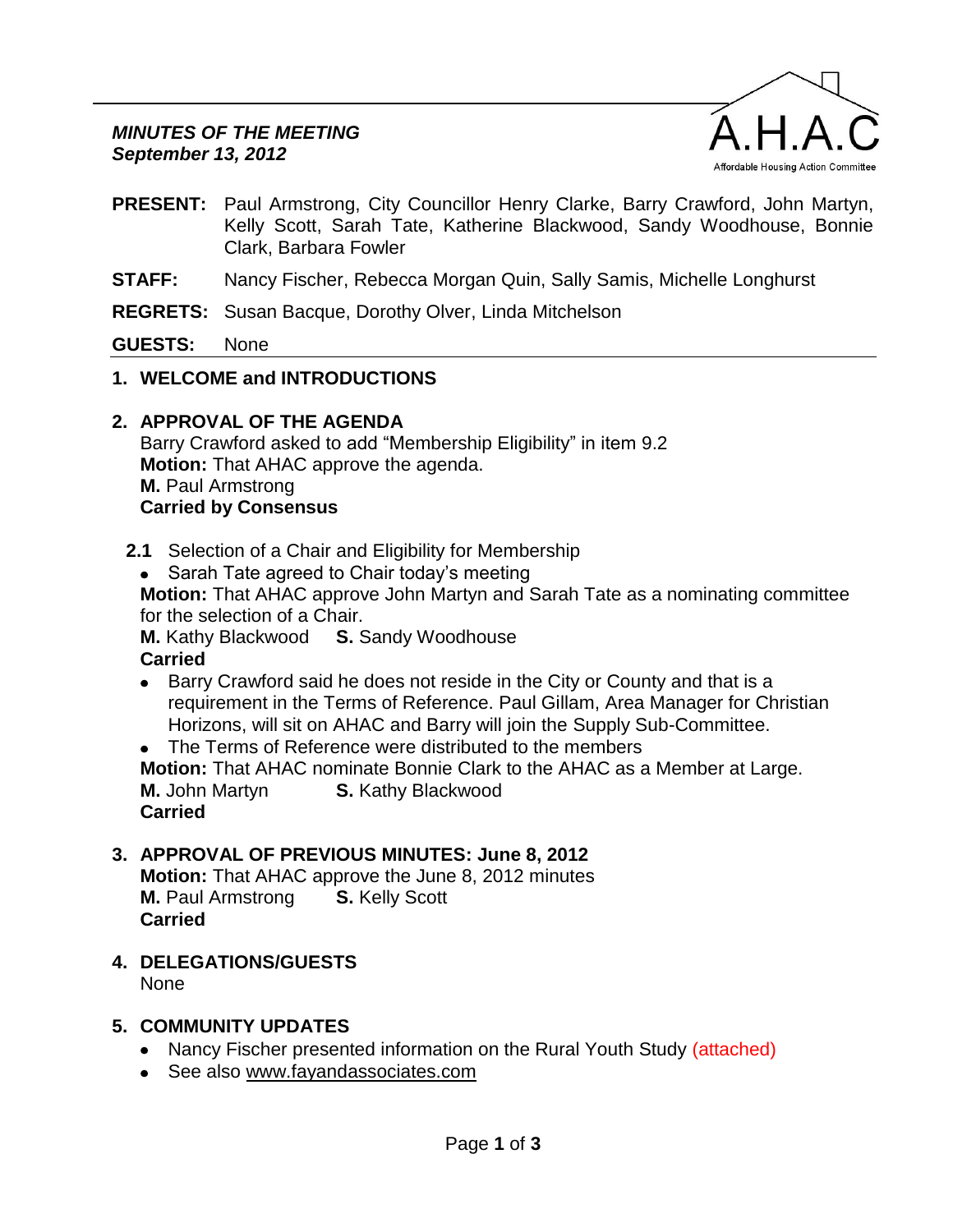# **6. BUSINESS ARISING FROM PREVIOUS MEETING**

- **6.1.** Debrief on Strategic Planning Day, February 10, 2012, including reviewing the Terms of Reference (both attached)
	- Councillor Henry Clarke re-enforced that AHAC minutes are best received by JSSC if they focus on motions
- **6.2.** Improving communications with Council/Joint Services Steering Committee
	- See item 6.1

## **6.3.** Review workplan

- Sub-committees and Standing Committees will provide written update reports to Housing Admin Staff before the meeting, to ensure that they are sent with the minutes.
- Community Updates will be sent to Housing Admin Staff ahead of time, to be written and sent out with the minutes.
- Barry Crawford has compiled his thoughts for AHAC looking forward (attached)

# **7. REPORT FROM SUB-COMMITTEES**

- **7.1.** Community Education
	- Paul Armstrong will ensure that the release process of Housing is Fundamental (HIF) 2013 will be clarified to ensure council is appropriately informed
	- HIF 2012 information report to JSSC and Committee of the Whole in Sept/Oct

# **7.2.** Services

• Kathy Blackwood will set up a meeting if there is a need is identified by AHAC

# **7.3.** Supply

• October 18 Event (invitation attached)

**Motion:** That AHAC accepts that the focus for the Supply Sub-Committee will be supportive affordable housing for this year

**M**. Sarah Tate **S**. Kathy Blackwood **Carried**

# **8. REPORTS FROM OTHER STANDING COMMITTEES**

- **8.1.** Homelessness Services Coordinating Committee
	- Background on the committee provided
- **8.2.** Peterborough Poverty Reduction Network
	- November 27, 2012 PPRN Community Foundations event
	- Collective Impact event with Liz Weaver, Vice President Tamarack Institute, being planned
	- Community Hubs are active, note: Norwood Secondary School
	- Nourish Peterborough is attempting to develop a Kawartha food centre in the downtown core
	- John Martyn will provide CSUMB/Discretionary Benefit information to Michelle Longhurst to send out to AHAC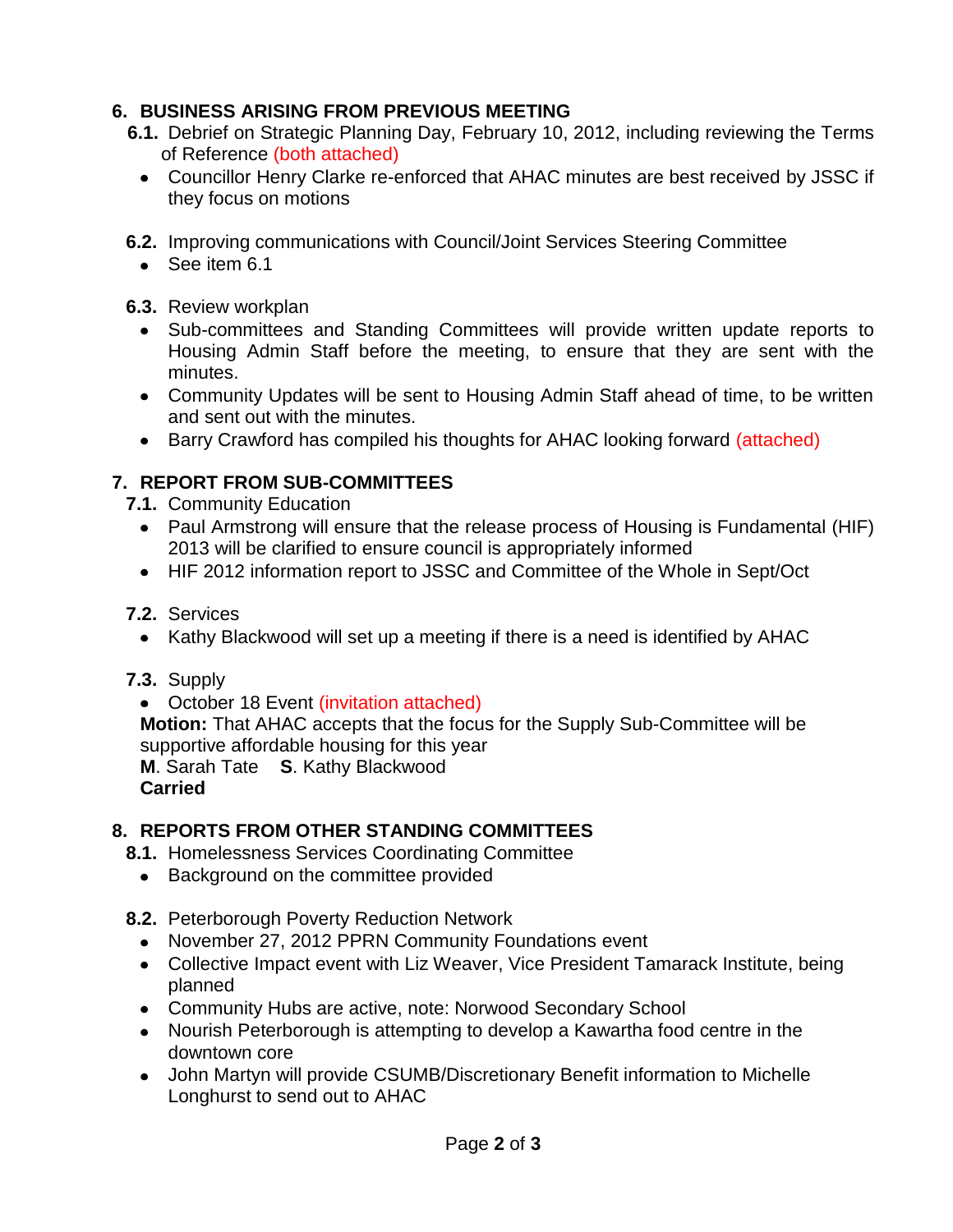**Motion:** That AHAC support the PPRN with their presentation to City Council, directly related to the provincial cuts to both the Community Start up and Maintenance Benefits and the Discretionary Benefits, and that AHAC be willing to speak on impact to the cuts as related to housing locally.

**M.** Bonnie Clark **S.** Sandy Woodhouse **Carried**

# **9. NEW BUSINESS**

**9.1.** Housing and Homelessness Plan Focus

- Housing and Homelessness Plan will become a standing item on the agenda (replacing item 4) for the duration of the project (about 10 months), to ensure that AHAC may serve as a sounding board, and provide information, clarification and input to the consultant.
- Items for discussion will be provided in advance and length of discussion at AHAC meetings will vary.

**Motion:** That AHAC take an active role in the development of the Housing and Homelessness Plan and that it be a standing item on the agenda.

**M.** Councillor Henry Clarke **S.** Paul Armstrong. **Carried**

- **9.2.** CESC Editorial Board Proposal for Housing is Fundamental Deferred
- **9.3.** Succession Planning Deferred

# **10.ITEMS FOR UPCOMING MEETING**

# **11.Meeting Adjourned**

# **12.NEXT MEETING:**

October 11, 2012 at 12-2pm Sutherland Room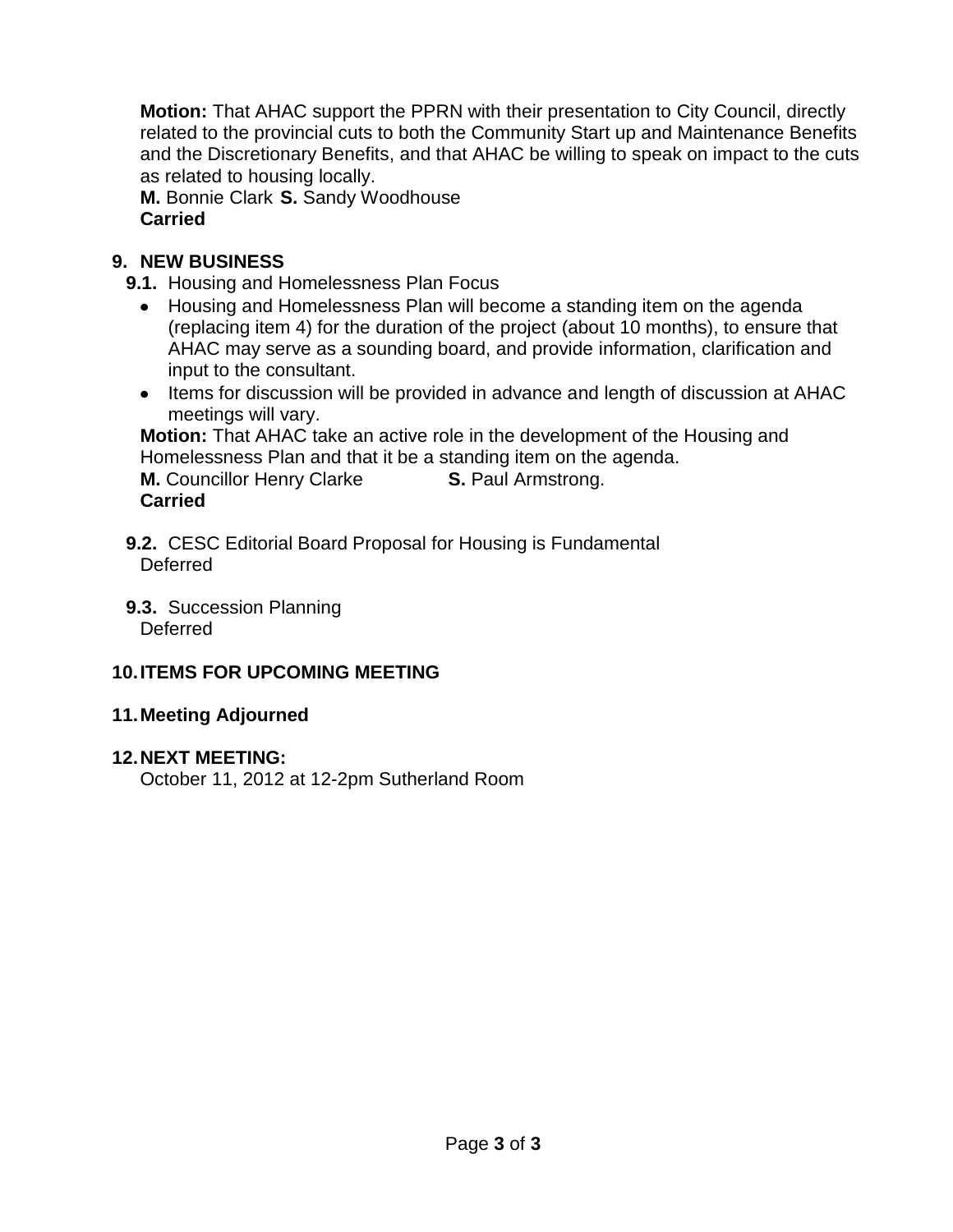

# CONTACT: FAY MARTIN

Call or text 705-457-6912

fay.martin@ fayandassociates.com

# **TO GO OR TO STAY?**<br>A research project about rural youth

You are eligible to take part if you're:

- **16-30** years of age
- raised in
	- § **Haliburton County**
	- § **City of Kawartha Lakes** (not Lindsay)
	- **Peterborough County (not City of** Peterborough)
- 'insecurely housed'

 We want to know how you made the decision to move to an urban centre, or not to move, and how that's working for you.

 Participating involves a one-on-one interview. We pay a \$40 honorarium and may help with related expenses.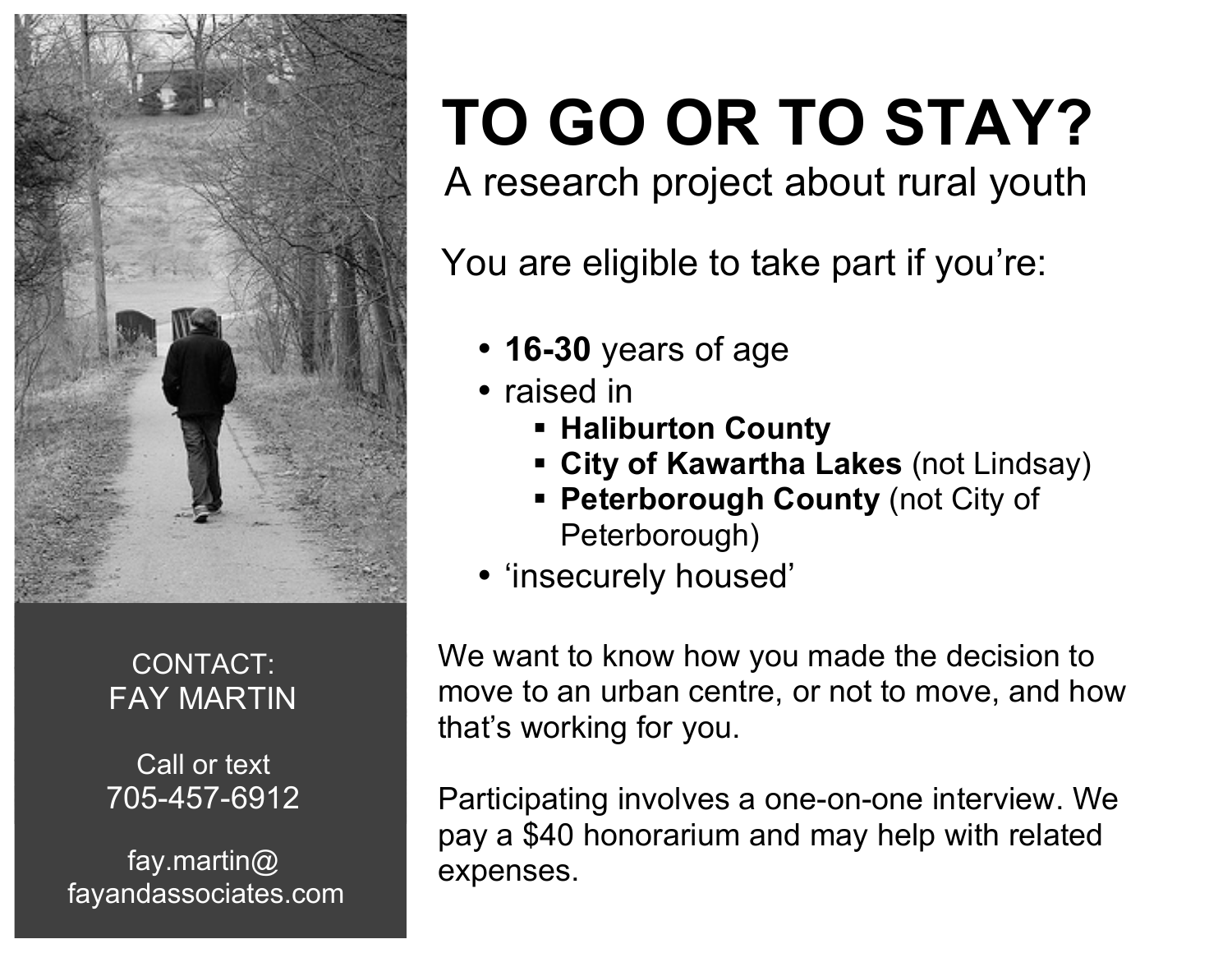### AHAC Strategic Planning Session Friday, February 10, 2012

### Flip-Chart Notes

## **Activity 1: SWOT Analysis**

### **Strengths**

*What are the things your organization does as well or better than your competition? Anything over which you have control is a strength.*

- $\Diamond$  Lots of engaged partners/ eg. At strategic planning session [1 dot]
- $\Diamond$  Length of individual commitment [1 dot]
- $\Diamond$  Housing is Fundamental document [10 dots]
- $\Diamond$  Brings knowledgeable, experienced people together [1 dot]
- $\Leftrightarrow$  Regarded as a community leader
- $\Diamond$  Municipal support & Forum [1dot]
- $\Diamond$  Long history & roots in community[1 dot]
- $\Diamond$  Its achievements: study senior of needs, Energy Plan, Minimum Barrier Shelter Model, Study of Senior needs, Housing Is Fundamental etc.
- $\Diamond$  If AHAC did not exist, would Peterborough have the "affordable" housing it has now?
- $\Diamond$  AHAC's Freedom to talk about Housing and Homelessness [1 dot]
- $\Diamond$  Has always maintained the support of City and County Councils [1dot]
- $\Diamond$  AHAC is a great opportunity to share knowledge & network [5 dots]
- $\Diamond$  Improved collaboration [1 dot]
- $\Diamond$  Strong advocates with proven track record [2 dots]

### **Weaknesses**

*Consider why your organization may not be where you wanted it to be or areas where your organization falls short of others. Anything which you should have control and do not is a weakness.*

- $\Diamond$  Broader Community Awareness [1 dot]
- $\Diamond$  Don't have the power we need to bring about change that is needed [17 dots]
- $\Diamond$  Initiatives often blocked by Senior Admin
- $\Diamond$  Councils have never taken as their response housing for low income renters [1 dot]
- $\Diamond$  Too much power in hands of developers [1 dot]
- $\Diamond$  Growth is not good at this time [5 dots]
- $\Diamond$  But keep what you have, instead of new growth
- $\Diamond$  Volunteer burnout; lack of new blood
- $\Diamond$  Lack of sustainable resources (\$ and people) [2 dots]
- $\Diamond$  Too many similar committee/ initiatives with overlapping mandate [1 dot]
- $\Diamond$  Unclear accountability [16 dots]
- $\Diamond$  Gaps in housing system [6 dots]
- $\Diamond$  Not every project gets finished
- $\Diamond$  Lack of enforcement respecting repair and maintenance of housing stock [2 dots]
- $\Diamond$  Ineffective educating of the community [20 dots]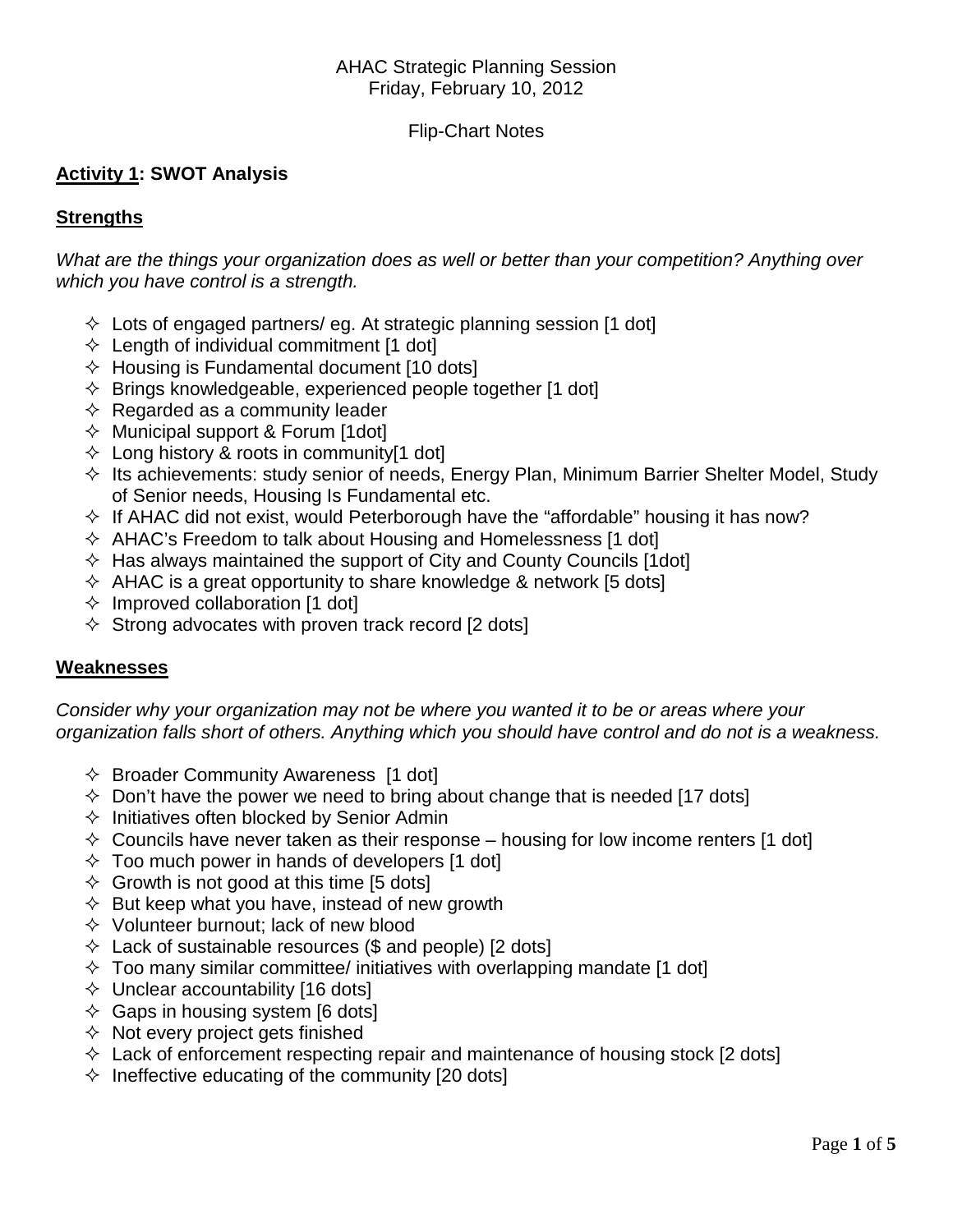# **Opportunities**

*Strategic Opportunities are those critical client needs and wants that the organization is uniquely positioned to satisfy. Consider – demographics, social changes, politics, economic, technological, environmental and local trends*

- $\Diamond$  Build AHAC with more volunteers for subcommittees action
- $\Diamond$  Official Plan Review AHAC educational role [2 dots]
- $\Diamond$  Affordable Housing Community improvement Plan AHAC play an education role [10 dots]
- $\Diamond$  Role in 10 yrs Housing and Homelessness Plan [6 dots]
- $\Diamond$  Opportunity to capitalize on its uniqueness emphasize it is a voice of the community and connection to Councils [1 dot]
- $\Diamond$  Community collaboration emphasize that we are past learning about each other it is time for action
- $\Diamond$  AHAC play more of a pivotal role in bringing people/ organizations together ; AHAC act as a convener; AHAC connections with homelessness – housing and homelessness for an overarching agenda [23 dots]
- $\Diamond$  Lead in developing a community land trust [2 dots]
- $\Diamond$  Partnerships with Townships [8dots]
- $\Diamond$  Educate public/develop plan based on needs in new 2011 census & new demographic info [5] dots]
- $\Diamond$  Advise on social housing strategy for end of operating agreements & capital repair
- $\Diamond$  End of debentures/ ministerial consent [1 dot]
- $\Diamond$  Pick something key & do it well [10 dots]
- $\Diamond$  Become more inclusive and partner non-profits with private developers [5 dots]

# **Threats**

*Threats are needs and wants in your customer base that will fade and disappear for some reason. Threats may stand in the way of your fulfilling your clients' needs and wants.*

- $\Diamond$  People who are experiencing issue have no voice. [12 dots]
- $\Diamond$  Unknown policy shifts (provincial & federal) [1 dot]
- $\Diamond$  Ever growing need & poverty
- $\Diamond$  Invisibility a hidden crises [8 dots]
- $\Diamond$  Increased energy costs [2 dots]
- $\Diamond$  Fear based on lack of knowledge
- $\Diamond$  Dismissed by Politicians (downloading) Del Mastro
- $\Diamond$  Lack of political will [3 dots]
- $\Diamond$  Lack of funding
- $\Diamond$  Constraint of freedom of expression [6 dots]
- $\Diamond$  Difficulty of breaking of the status quo "box" for input/ membership/ new ideas [1 dot]
- $\Diamond$  NIMBYism [5 dots]
- $\Diamond$  Decrease in number of Middle class, with an increase in poverty
- $\Diamond$  Planning legislation bylaws may prevent construction of affordable housing [3 dots]
- $\Diamond$  Lack of community interest/ awareness [15 dots]
- $\Diamond$  Refusal by private sector to take housing crises seriously [1 dot]
- $\Diamond$  Dramatically, increased construction and renovation costs and LAND cost (& availability) [1] dot]
- $\Diamond$  Lack of volunteers (burnout)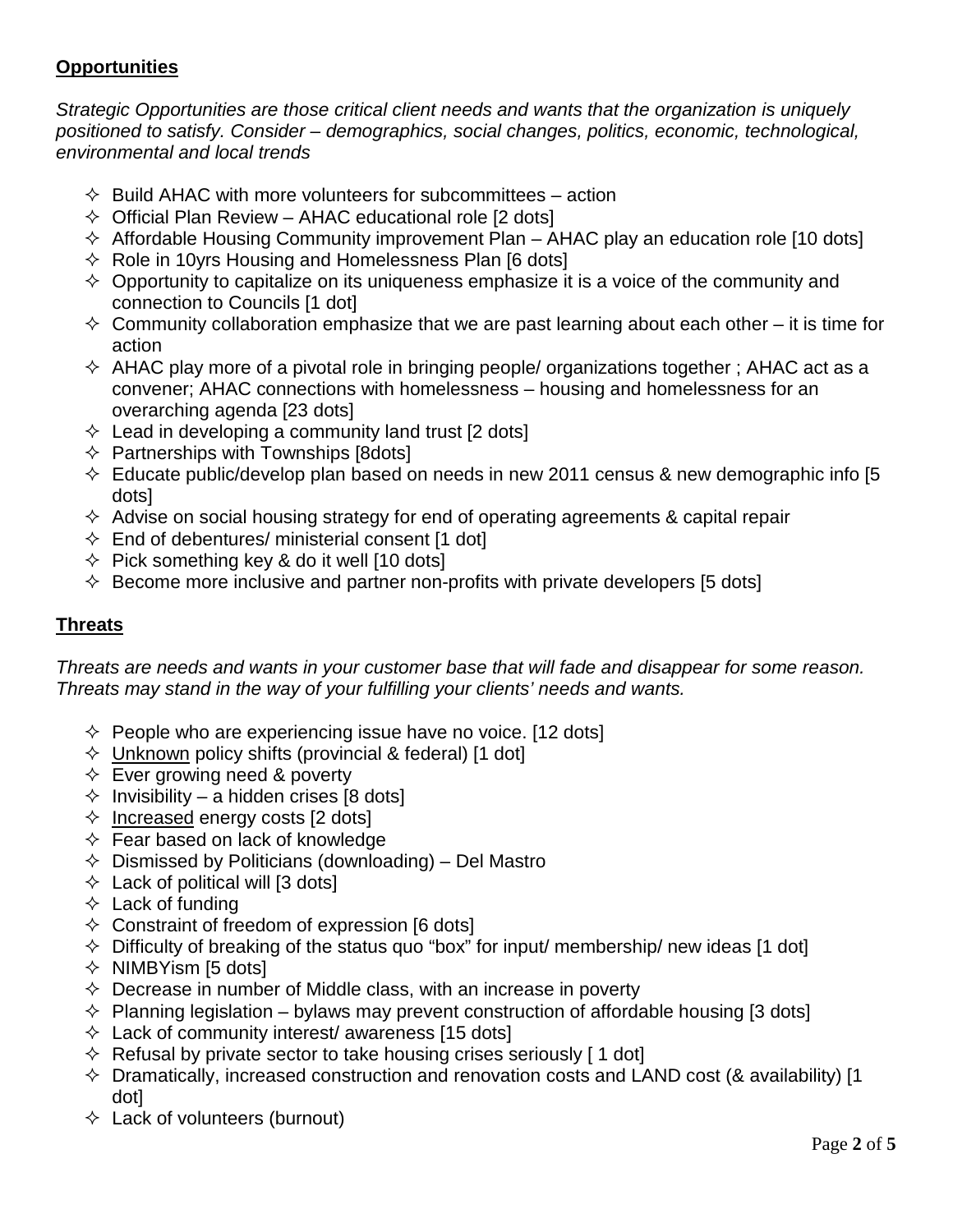# **Activity 2: Vision, Values, Mission, Overall Strategy**

# **Vision**

*"What do we need to be in order to survive and thrive?"*

- $\Diamond$  AHAC survives, but does not thrive outside its own circle needs to break out.
- $\Diamond$  Maybe not? What should it say?
- $\Diamond$  Is the language / model of business the appropriate one for an advocacy body?
- $\Diamond$  Strengthen / Advocacy / education
- $\Diamond$  Is AHAC advocacy, advisory or both? And if both, is that effective?

### **Value Statements**

*Values are the basic principles or abstract ideals that represent a person's beliefs about ideal modes of conduct. Values guide our behaviour within the organization.*

- $\Diamond$  Inclusivity
- $\Diamond$  Respect & listening
- $\Diamond$  Co-operation & collaboration
- $\Diamond$  Housing is important to the health of a community
- $\Diamond$  All society benefits if poverty/ affordable housing/ employment are all addressed
- $\Diamond$  Housing is a social determinant of health

### **Mission Statement**

*A mission statement describes the central purpose of an organization – the business it should be in. It*  defines which service and/or product the organization will provide, to whom and to what level of *quality. It is a commitment that directs the efforts of everyone in the organization.*

- $\Diamond$  Who is the client/customer? KPP, Habitat any group who provides services to need
- $\Diamond$  Who are the stakeholders?
- $\Diamond$  What is the product Advice? Information? Facilitation?
- $\Diamond$  To inform & recommend action to City & County Council on matters of affordable housing options for people in need. (recommendations, information to City and County Council)
- $\Diamond$  Bringing together

### **Overall Strategy**

*A statement of where the organization is going and how it will get there. It answers the question, "what will be become?"*

- $\Leftrightarrow$  Study
- $\Leftrightarrow$  Identify
- $\Diamond$  Strategize
- $\Diamond$  Lobby/ advocate
- $\Leftrightarrow$  Communicate
- $\Diamond$  Pick the hills you're willing to die on (& don't tell anybody which they are)
- $\Leftrightarrow$  Choose your battle
- $\Diamond$  Who are your enemies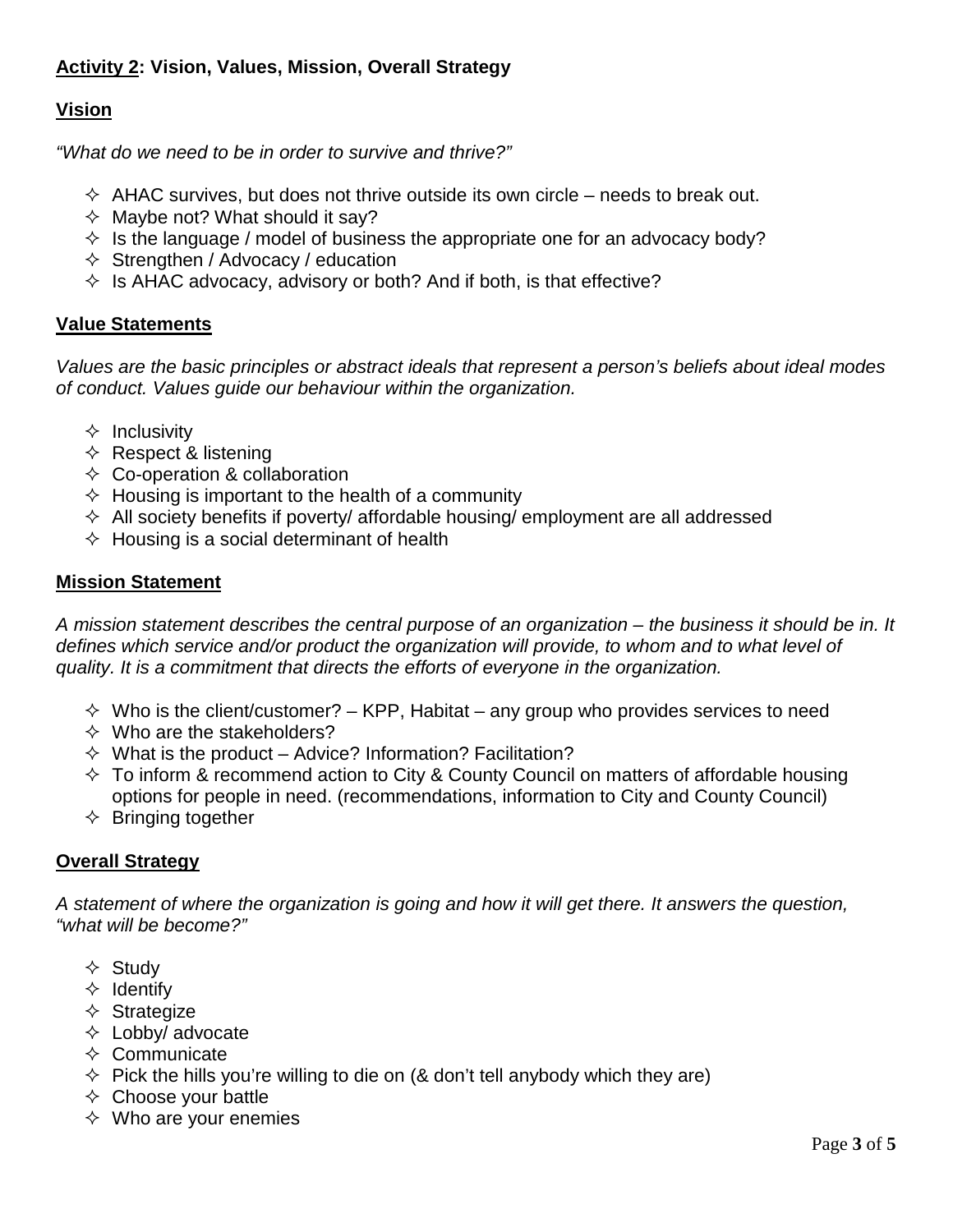# **Activity 3: Look at 4 identified items**

# **Housing is Fundamental**

*Review "Housing is Fundamental" distribution and use, with the aim of supporting advocacy and public awareness, and to sort out who does what, in terms of content of public reporting.*

- $\Diamond$  The primer for housing in this community!
- $\Diamond$  Is it accessible to the community? Is it too academic?
- $\Diamond$  Key educational tool for the community regarding housing
- $\Diamond$  Get it out! Go to meetings, make presentations
- $\Diamond$  Understand and define community's information needs and communicate in ways that make sense for them
- $\Diamond$  Use of social media
- $\Diamond$  Link with broader community reporting? i.e. hunger Report, Poverty Report

## **Rural Housing and Homelessness**

*Hold specific discussions on rural housing and homelessness issues, and AHAC's possible role in order to support initiatives in rural areas.*

- $\Diamond$  More homeownership issues than renting
- $\Diamond$  Invisible homelessness and mental illness
- $\Diamond$  Need for research lack of literature
- $\Leftrightarrow$  Seasonal Employment
- $\Diamond$  Less issues & frequency in rural areas but cases of poverty are extreme & severe
- $\Leftrightarrow$  Isolation
	- Risk of going undetected
	- Risk of abuse
- $\Diamond$  Seniors (single)
- $\Diamond$  Water/ Hydro connection
- $\Diamond$  Sewage
- $\Diamond$  Lack of connection to services, transportation
- $\Diamond$  Mention of 2008 AHAC report on rural seniors, aging in place

### **Roles for AHAC – A Housing Continuum**

*Specify the roles for AHAC in a new provincial context which emphasizes a housing continuum – linking housing and homelessness more directly than ever before, including land-use planning initiatives and new local rules for social housing in a 10 year plan.*

- $\Diamond$  As mentioned AHAC needs to do a better job of providing info to the City/ County Council before making a difference provincially
- $\Diamond$  Advocacy to Council on certain areas of official plan eg. Increasing affordable housing target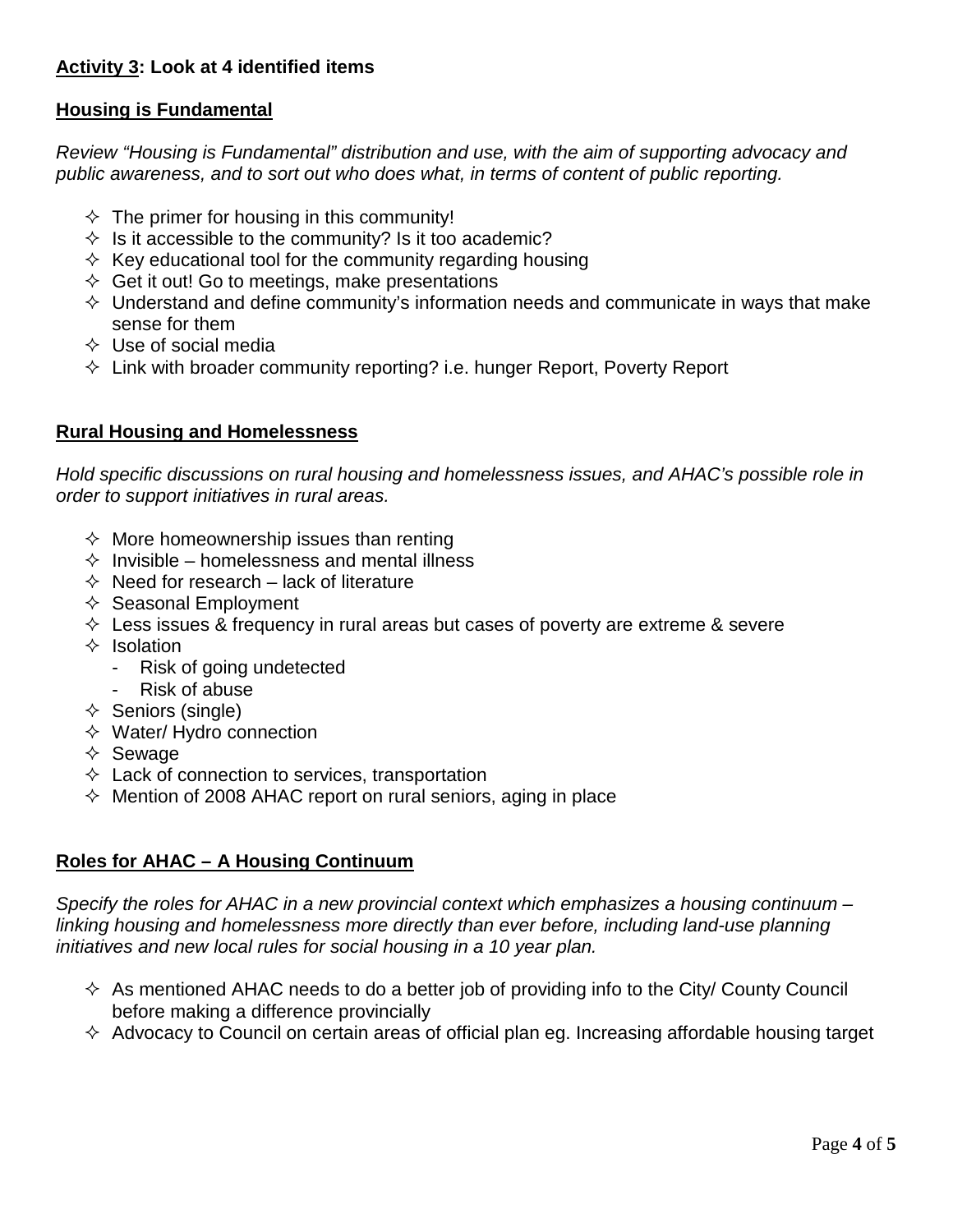# **Municipal Rent Supplement**

*Research on municipal rent supplement to develop options, analysis and recommendations to determine viability/potential outcomes of municipal rent supplement programs.*

- $\diamond$  Research international best practices in other areas who is doing what
- $\Leftrightarrow$  Local needs analysis
- $\Diamond$  Supplements go with 'renter'
- $\Diamond$  Find funding source (use creativity) for new additional rent supplement units
- $\Diamond$  Need to consider supports / programs to enquire sustainable home ownership protect people from losing their homes = new AHAC customer definition?

\_\_\_\_\_\_\_\_\_\_\_\_\_\_\_\_\_\_\_\_\_\_\_\_\_\_\_\_\_\_\_\_\_\_\_\_\_\_\_\_\_\_\_\_\_\_\_\_\_\_\_\_\_\_\_\_\_\_\_\_\_\_\_\_\_\_\_\_\_\_\_\_\_\_\_\_\_\_\_

### **Flip Chart sheet re: Who is the AHAC client? Customer?**

- $\Diamond$  Low income people [11 dots]
- $\Diamond$  Nonprofit/ other housing providers [3 dots]
- $\Diamond$  City/ county council [9 dots]

### **ACTION PLAN FLIP CHART**

- $\Diamond$  Need 3yr plan AHAC (review regularly)
- $\Diamond$  I.D. immediate opportunities
- $\div$  I.D. "CLIENT"
	- $\Rightarrow$  Advocate or Recommend or Lobby
- $\Diamond$  What mechanisms working well now?
	- o Housing is Fundamental
	- o What should be added, abandoned, measured
- $\Diamond$  Added abandoned measure
- $\Diamond$  Development of a Communication Strategy
- $\Diamond$  Collaboration New partners
- $\Diamond$  Tour of Townships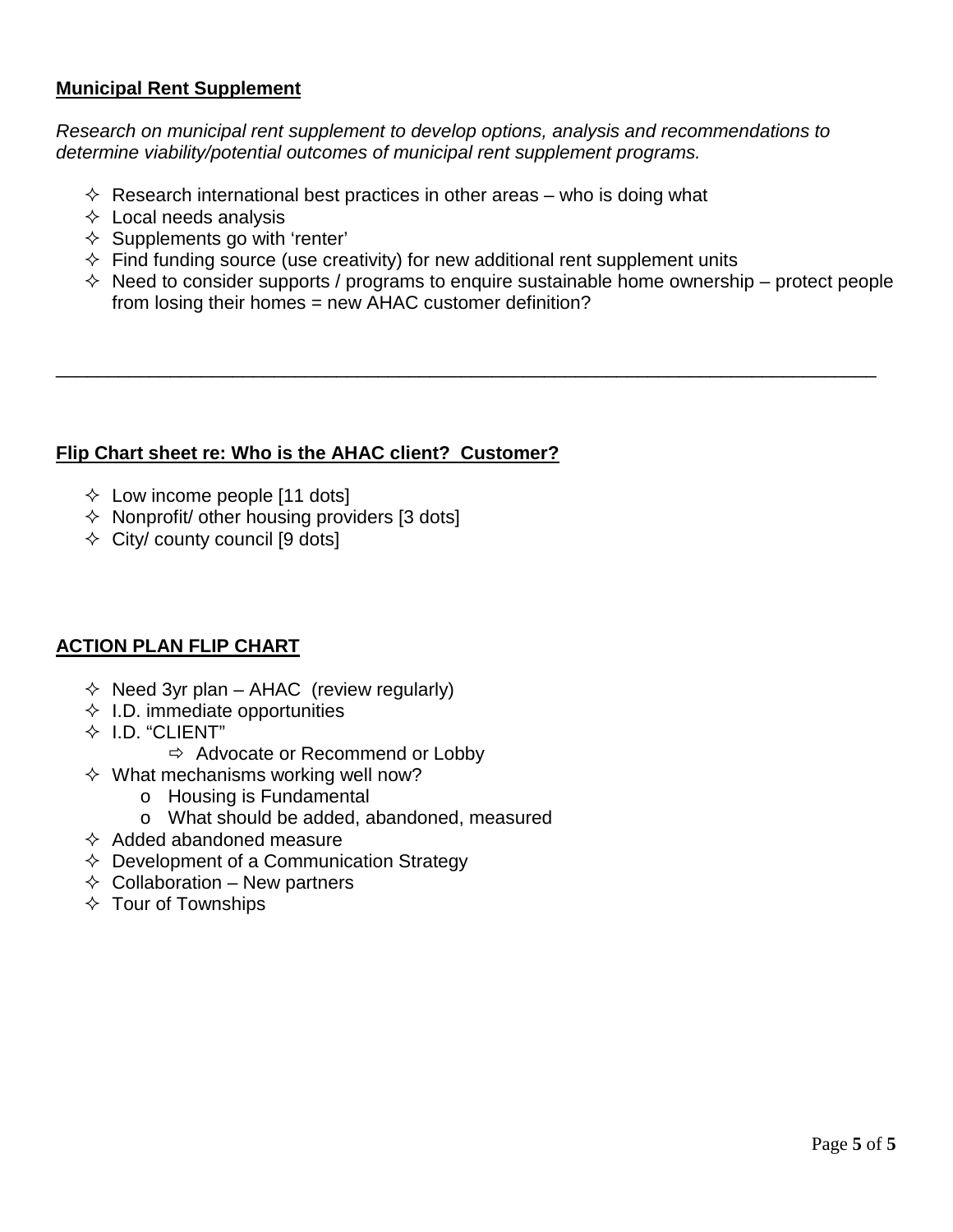

# **A.H.A.C. TERMS OF REFERENCE**

# **ROLE**

The Affordable Housing Action Committee (AHAC) is a committee of citizens endorsed by City and County Councils for its expertise on housing and homelessness issues. Through active community participation, AHAC will advise and advocate:

- 1. for the ongoing availability of affordable, accessible, appropriate and wellmaintained housing;
- 2. for the community supports and services necessary to ensure housing security;
- 3. for effective policy on affordable housing supply and services at all levels of government.

# **AHAC MISSION**

To facilitate within our greater community the creation of more affordable housing options for people who are precariously or insecurely housed or homeless using a variety of approaches including collaborative networking, housing policy development, capacity building, and advocacy.

# **VALUES**

AHAC believes everyone has a right to safe, secure, affordable housing and that a "housing-first" approach which recognizes that housing stability is a precondition to enhancing the successful outcomes of other interventions.

We believe that safe decent and affordable housing is a key social determinent of health.

We believe that the provision of safe decent and affordable housing is the responsibility of all levels of government.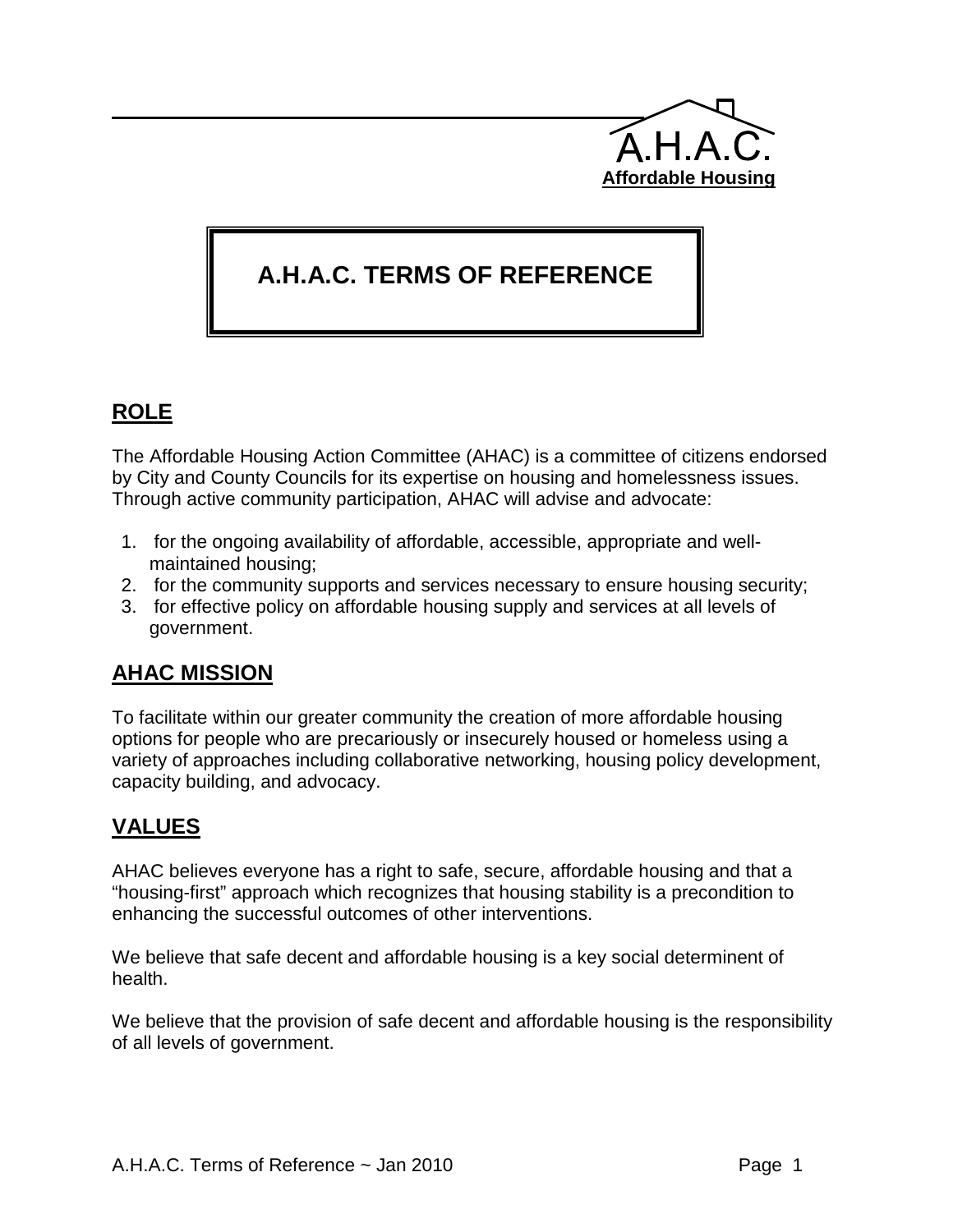# **ACTIVITIES OF AHAC**

AHAC will accomplish its role through the following activities:

By identifying emerging needs around affordable housing (supply, policy, resource development) and to sort and assign these needs ( "clearinghouse" function);

By monitoring the trends, evaluating initiatives and making recommendations to maintain and enhance access to housing and related services.

By using communication and consultation strategies for better awareness of and commitment to affordable housing supply and services.

By influencing and advocating for policy development at all levels of government supporting affordable housing.

# **PRINCIPLES**

## **Participatory**

Knowing that each individual and organization has something of value to offer, we believe in creative and innovative solutions and leveraging new "non-traditional" resources. Consequently, AHAC will encourage, through active community participation, the ongoing availability of affordable, accessible, appropriate and well-maintained housing in order to eliminate homelessness and housing insecurity in Peterborough City and County.

### **Advisory**

AHAC will advise City and County Councils, a well as the general public on the full spectrum of housing affordability issues.

### **Accountable**

AHAC will demonstrate accountability to the community and to City and County Councils. This will be accomplished through the Council appointees to the Committee and also by way of periodic reports through normal Council processes or by other modes of communication appropriate to the issue.

### **Consultative**

Believing urban, remote and rural areas require unique approaches and are of equal importance, we will encourage community development approaches that are capacityenhancing and build on existing assets and solutions that are working well. Consequently, AHAC and its sub-committees will provide opportunities for dialogue and consultation with the community in order to fulfill its role.

# **Advocacy**

AHAC will conduct advocacy activities when it is deemed necessary and appropriate.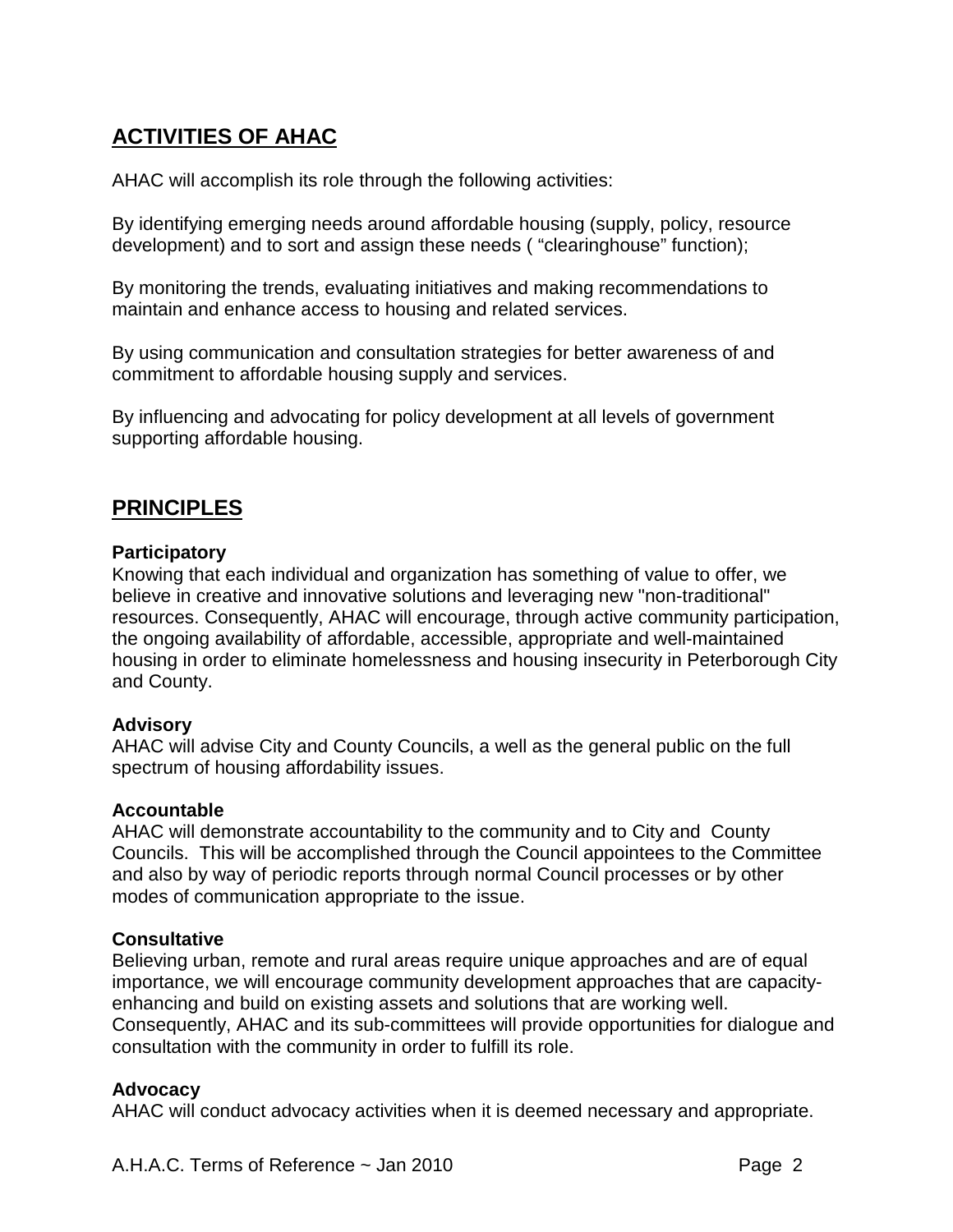# **ELIGIBILITY FOR MEMBERSHIP ON ALL AHAC COMMITTEES:**

Candidates for membership must indicate that they subscribe to and support AHAC's principles and values,

Members will reside in the City or County of Peterborough.

# **COMPOSITION OF AHAC**

AHAC shall be comprised of a Governance Committee (main table) and three subcommittees, Services, Supply and Community Education.

# **COMPOSITION OF THE GOVERNANCE COMMITTEE**

The normal complement of voting members shall be thirteen comprising:

Two Council members – one appointed by City Council, one appointed by County Council.

Six sub-committee members – three shall be the Chairs of each sub-committee, three shall be one sub-committee member appointed/elected to the main table by each subcommittee

Five members-at-large drawn from applications received from the broader community.

One member each from the Housing Division and Social Services who sit ex officio and may participate fully in discussions and deliberations.

# **COMMITTEE CHAIRS**

The Chair of AHAC's Governance Committee will be elected in June by the Governance Committee and will not be a Council appointee.

Sub Committee Chairs and main table representatives will be elected by Sub-Committee members.

# **VOTING**

A voting member on the Governance Committee must fill one of the categories outlined above (Sub-Committee member, Member-at-large, Council appointee).

City Staff act as a resource to AHAC and do not have a vote.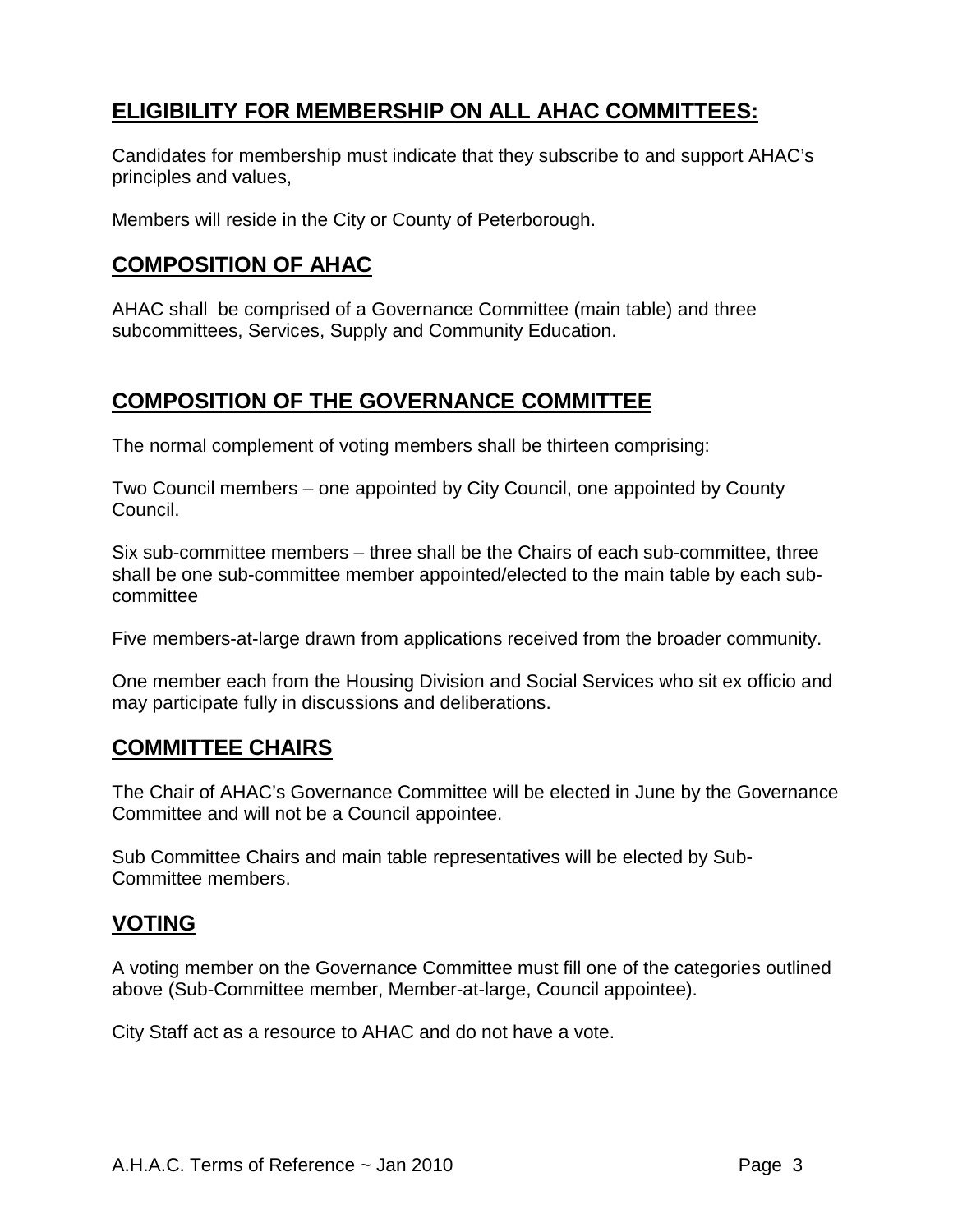# **QUORUM**

In order to achieve quorum, a minimum of 50% of the voting members of the Governance Committee must be present. In the case that insufficient members are present, items requiring discussion and decision will be deferred to the next meeting. The division will be rounded down to the next whole number.

A simple majority of voting members on the Governance Committee at a meeting where quorum is achieved will be required in order to carry a motion. The Chair will vote only to resolve a tie vote.

Members who cannot attend scheduled meetings shall, whenever possible, submit their regrets to the Chair or staff prior to the scheduled meeting date.

# **TERMS OF MEMBERSHIP FOR ALL COMMITTEES**

Membership shall be renewed in June of each year.

Three consecutive absences (without regrets) may be cause for AHAC to reconsider the member's continued membership.

# **Sub-Committee Mandates:**

The mandate of the **Services Sub-Committee** is to monitor trends, evaluate initiatives and make recommendations following active community input and participation to maintain and enhance housing-related services in the community.

The mandate of the **Supply Sub-Committee** is to monitor trends, evaluate initiatives and make recommendations following active community input and participation to maintain and increase the supply of affordable housing within the continuim of such housing.

The mandate of the **Community Education Sub-Committee** is to educate the community on housing related issues in the City and County. CE Sub-Committee is responsible for the periodic "Housing is Fundamental" report to the community, and for assisting in organizing public forums on Affordable Housing.

# **Membership on Sub-Committee/Working Groups:**

Subcommittee/working group membership is open to volunteers from the community and should concentrate on representation from individuals, agencies and organizations with a stake in the mandate of the subcommittee/working group.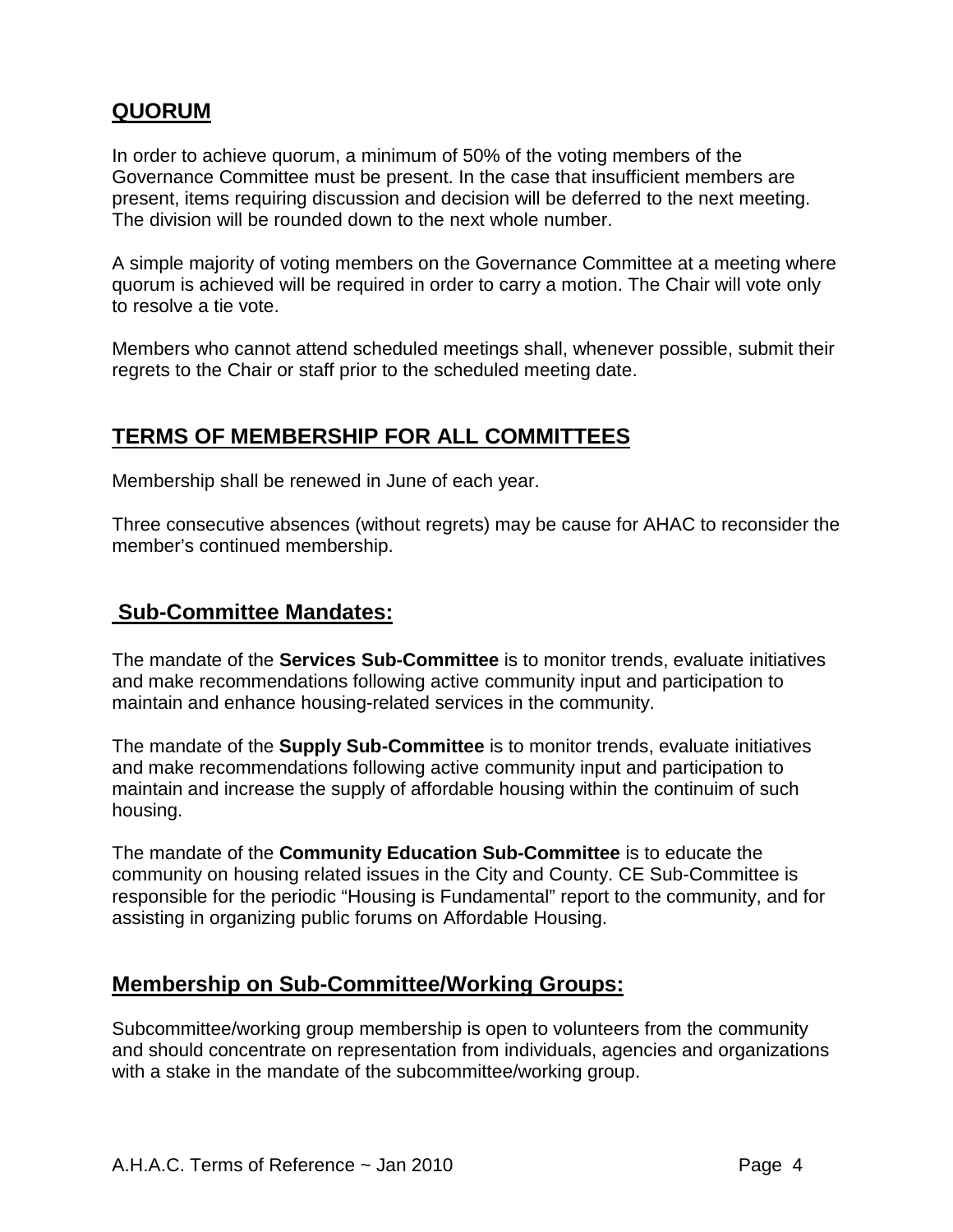# **Ad Hoc Working Groups:**

From time to time the governance committee of AHAC may establish a Working Group to be chaired by a voting member of the governance committee to deal with time-limited tasks. Working Groups are established by a motion to set out the task and time frame and any further details required to assist the Working Group in its assignment.

# **NOMINATING COMMITTEE**

Composition of the Nominating Committee will be one member of each sub-committee, selected by sub-committee, and the Chair of the Governance Committee. A Nominating Committee shall be struck annually (usually in April) to recruit members for vacancies. This Nominating Committee shall also annually canvass sitting members to ascertain their continued membership. Candidates nominated for vacant positions will be presented by the Nominating Committee for approval usually at the June meeting. The Nominating Committee shall develop a Recruitment Policy to fill in the gaps or vacancies as required.

# **Recruitment Policy**

Members of the subcommittees will be recruited from persons involved in the interests of the subcommittee or from community agencies or organizations involved in similar interests.

Members at large will be recruited from persons expressing an interest in committee work. Preference will be given to persons who have previous AHAC experience, or have worked in sectors directly involved with affordable housing. At least one member at large should be from a client group. Attention should be paid to attempting to have a gender balance on the committee and to have representation from youth, aboriginal, disabled, and immigrant communities.

# **AHAC MEETING SCHEDULE**

The AHAC year will be from September to June. There will be no meetings in July and August. The January meeting will be called at the discretion of the Chair.

Meetings will be held in the following months:

Block 1: September, October, November, December Block 2: February, March, April, May, June

The December meeting will include a social event.

The May meeting will include a celebration of the year's achievements.

A.H.A.C. Terms of Reference ~ Jan 2010 **Page 1** Page 5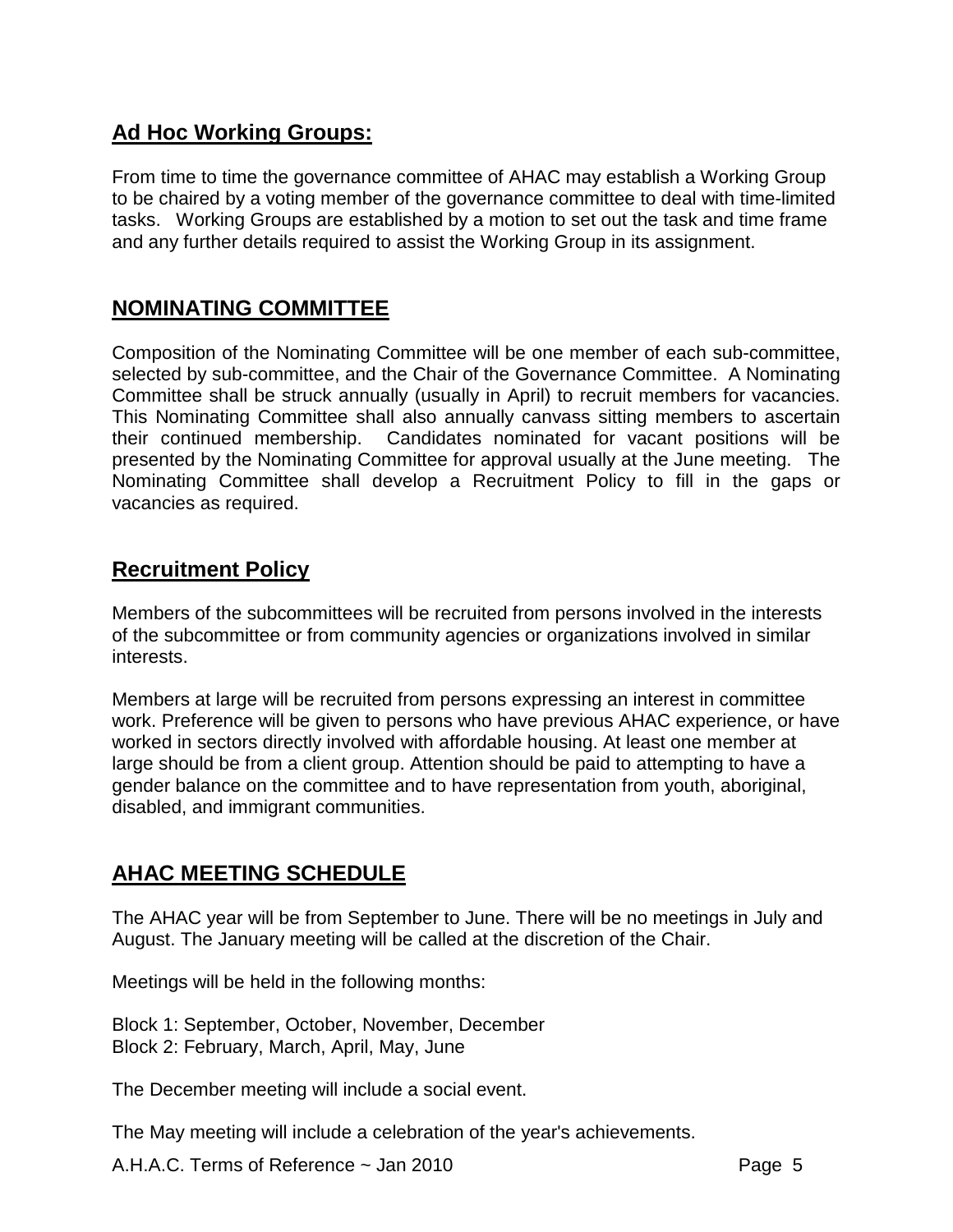In preparation for an annual report to Joint Services, the June meeting will:

- outline and approve actions of the year
- confirm budget expenditures
- approve the budget and action plan for the next year
- confirm AHAC membership
- welcome new AHAC members

# **DEFINITIONS**

Affordable housing is a safe, secure, stable, accessible, living environment that allows a person to live within their income level, and maintain a healthy quality of life.

Living within the income level implies that the household has sufficient funds remaining after paying for housing and associated utilities to provide for adequate necessities such as food, clothing, etc. With low and moderate income households housing expense should be no more than 30% of gross household income. With households at minimum income levels (i.e. minimum wage or less) affordable housing will require direct assistance.

Homelessness is being without: a safe, secure, stable, accessible living environment and having to live on the street, in a vehicle, in a shelter, in a barn, in an abandoned building or sleep on someone's couch.

'Precariously Housed' or "housing insecurity" is to be in a state of uncertainty around your living environment due to low wages, high rents, high utility costs and/or substandard living conditions.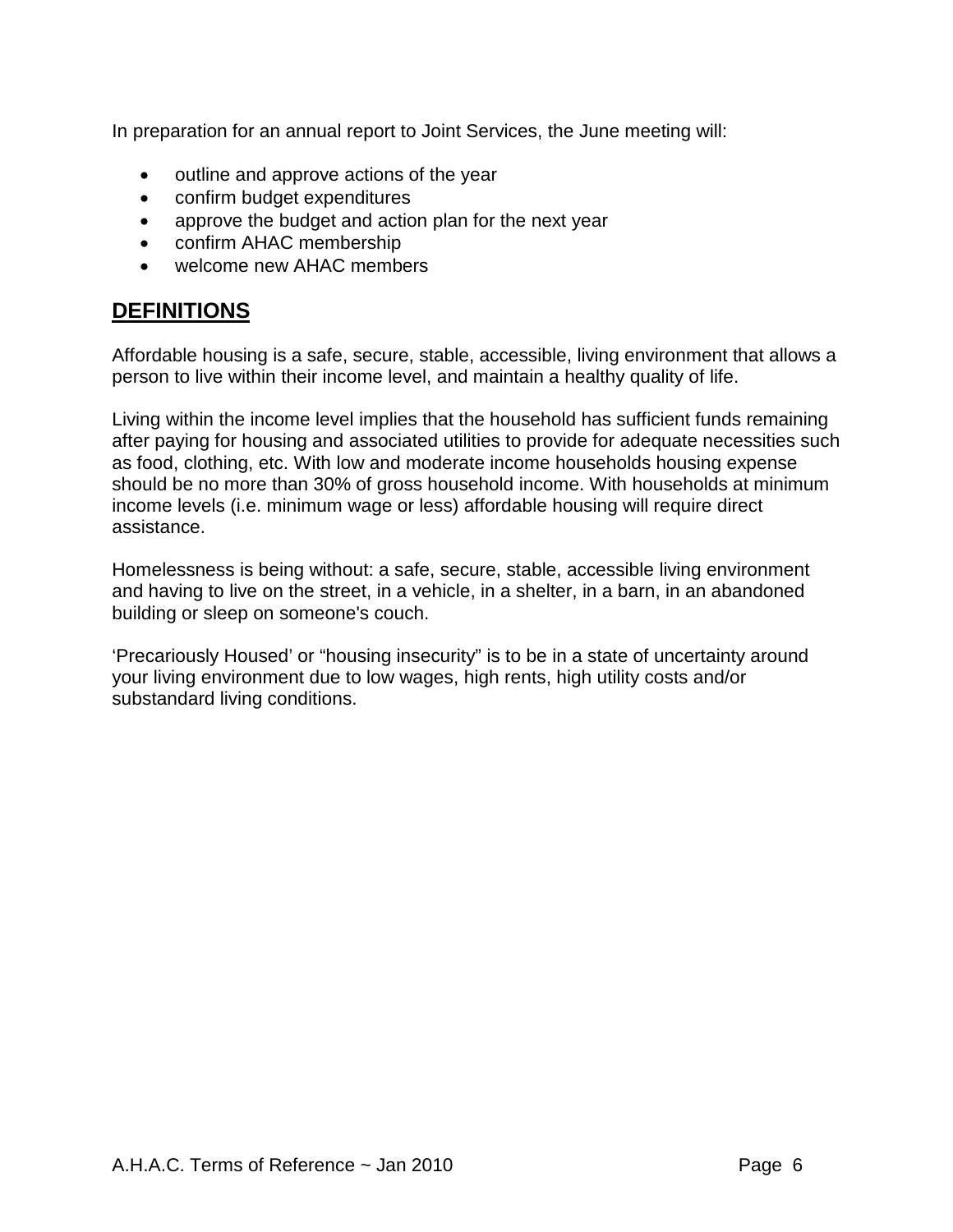# **Affordable Housing Action Committee**

# **Some Comments from the Strategic Planning Session in February 2012**

- Predict your success to achieve your outcomes
- Advocacy need voice + who are we advocating for, on whose behalf?
- Tasks need to be in our control
- Public education Is AHAC's message getting out?
- More volunteers for committee work
- Partnerships with Townships
- Non profits engage with private developers
- Clear understanding of "Who" is the customer and understand the "Why" of AHAC
- Make housing affordable not provide the housing
- Vision, Mission, Value Statement defines AHAC need to review and revise?
- Action Plan 3 year plan for AHAC what does that look like?

# **AHAC - Discussion**

# **1. The Why?**

- Advocacy and Advisory?
- Housing is Fundamental both urban and rural housing/homelessness
- "Why" accountability to what, to whom?
- Vision, Mission, Value statements tie into where AHAC is going, and how it will get there
- Look at current AHAC Terms of Reference and determine if they still answer the "Why" and Purpose of AHAC.

# **2. Opportunities?**

- Pick something and do it well and build on success **example** AHAC educational role act as a catalyst to bring community/organizations for common goal of addressing housing and homelessness; example - Municipal Rent Supplement; **example** – what can we do about Federal Gov't Housing and Homelessness initiatives set o expire in 2014?; **example** – AHAC role in support of the City of Peterborough's proposal to address and complete the Housing and Homelessness Plan which is complemented by a 3 - year action plan
- Recruitment at least 1-2 members at large represented from youth, aboriginal, disabled or immigrant communities. Look at giving a voice to those most affected – start by having 1-2 people being members on AHAC – educate and support people most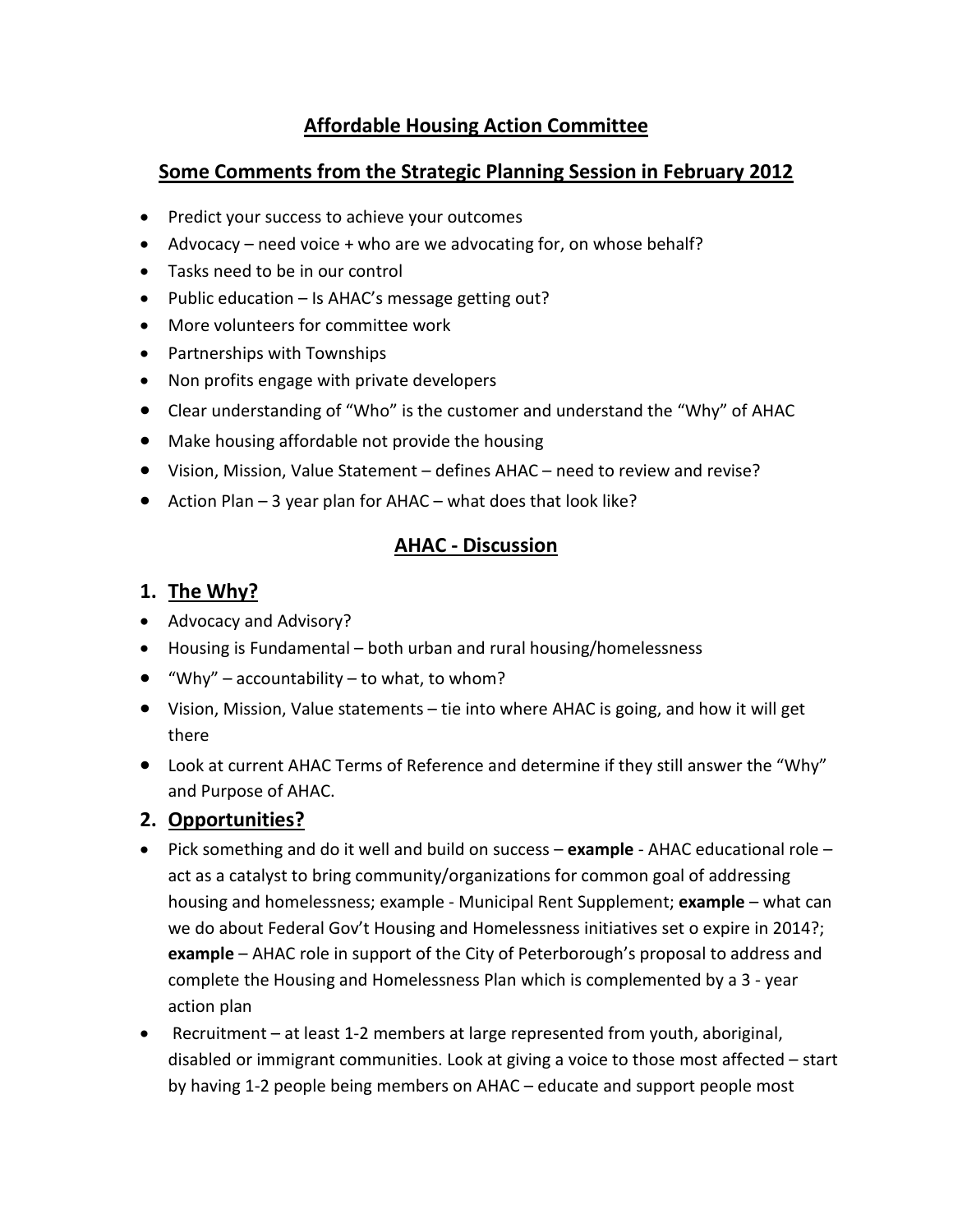affected to stand up and be their own voice (for example – 'People First" – a self advocacy group – deals with issues affecting the person with an intellectual disability

- Bring seriousness of issues to public by launching a designated week similar to Peterborough CMHA's launch – "Stop the Stigma" on addressing Mental illness in April 2012 – use of media, paper, radio, website
- Consider using students from Trent, SSF to assist AHAC with social housing projects
- **3. Role for AHAC?**
- Advocacy and Advisor to Joint Services with Support Staff to ensure AHAC's voice is brought forward effectively
- Municipal Rent Supplement research national and international best practices some of this work could be done by local University and College students as part of their school project. Do local needs analysis? Again possible support from students? Does this issue take on significance of the "Why" in support of the customer?
- Develop a 3 Year Plan includes focusing on something each year that will result in success for AHAC - for example, as mentioned above - Housing and Homelessness Plan Project complemented by a 3 Year Action Plan - a 3 Year Action Plan for AHAC was an item mentioned at the February 2012 strategic planning session – is this something to focus on as 1 of our items in support of the City of Peterborough?

Barry Crawford

AHAC Member at Large

June 2012